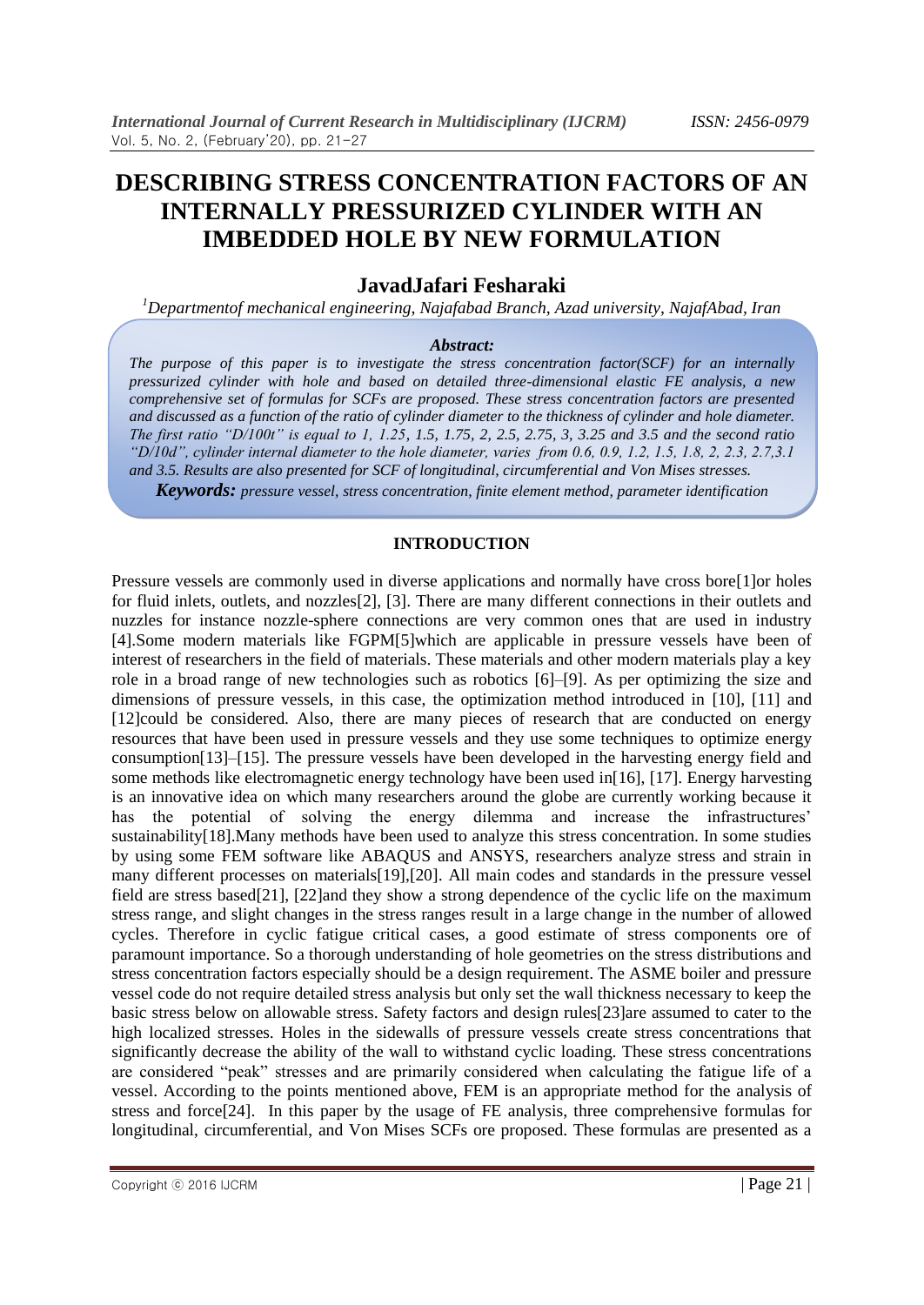function of the ratio of the cylinder internal diameter to the thickness of cylinder D/100t, and the hole's diameter D/10d.

## **FINITE ELEMENT MODELLING AND GEOMETRY**

#### **2.1. Geometry**

Fig. 1 shows sketch and notation of the cylindrical vessel with hole.



Figure1. Geometry and notation of cylindrical vessel with hole

The main cylinder has a mean diameter, D, thickness, t, and hole diameter, D. The ranges of geometry parameters included in this study are shown in table 1.

| Table 1. Range of geometrical parameters               |  |  |  |  |  |  |  |  |  |  |  |
|--------------------------------------------------------|--|--|--|--|--|--|--|--|--|--|--|
| D/100t  1  1.25  1.5  1.75  2  2.5  2.75  3  3.25  3.5 |  |  |  |  |  |  |  |  |  |  |  |
| D/10d  0.6  0.9  1.2  1.5  1.8  2  2.3  2.7  3.1  3.5  |  |  |  |  |  |  |  |  |  |  |  |

The constitutive law used was homogeneous, isotropic and linear elastic. The pressure, P, was considered to act on the inner surface of the cylinder. The material properties used I the FE analysis were: E= 2.07x105 MPa and a Poisson's ratio of 0.3, as employed in Ref.[25], was used throughout the calculation in order to be able to make a complete comparison with the results reported therein, including and especially the particular comparison for the so called SCF formula as proposed in this work.

## **2.2. FE Analysis**

In this study the software used was ANSYS and as the maximum stress around the hole region should be measured from the FE analysis, the number of elements around it would be an important parameter. So regions around hole use relatively refined meshing. This mesh is believed to accurately represent the geometry, being minimal without losing information [26]. In this work the internal pressure is fixed and used in every case. As shown in table 1, a wide range of thickness and hole diameter ratios were analysed and the maximum longitudinal, circumferential and Von Mises stresses around hole can be easily determined from elastic FE analyses, from which the stress concentration factors can be determined by using the following expressions relatively:

$$
K_t (longitudinal) = K_{tl} = \frac{\sigma_{\text{max}}(l)}{\sigma_{\text{nom}}(l)}(1)
$$
  

$$
K_t (circumferential) = K_{tc} = \frac{\sigma_{\text{max}}(c)}{\sigma_{\text{nom}}(c)}(2)
$$
  

$$
K_t (vonmises) = K_{tv} = \frac{\sigma_{\text{max}}(v)}{\sigma_{\text{nom}}(v)}(3)
$$

#### **RESULT AND DISCUSSION**

#### **3.1. Results and formulas for SCFs**

The calculation to determine the SCFs for the case treated in this analysis were performed by computing the maximum stress indicated in equations 1, 2 and 3. Fig. 2-7 shows the significant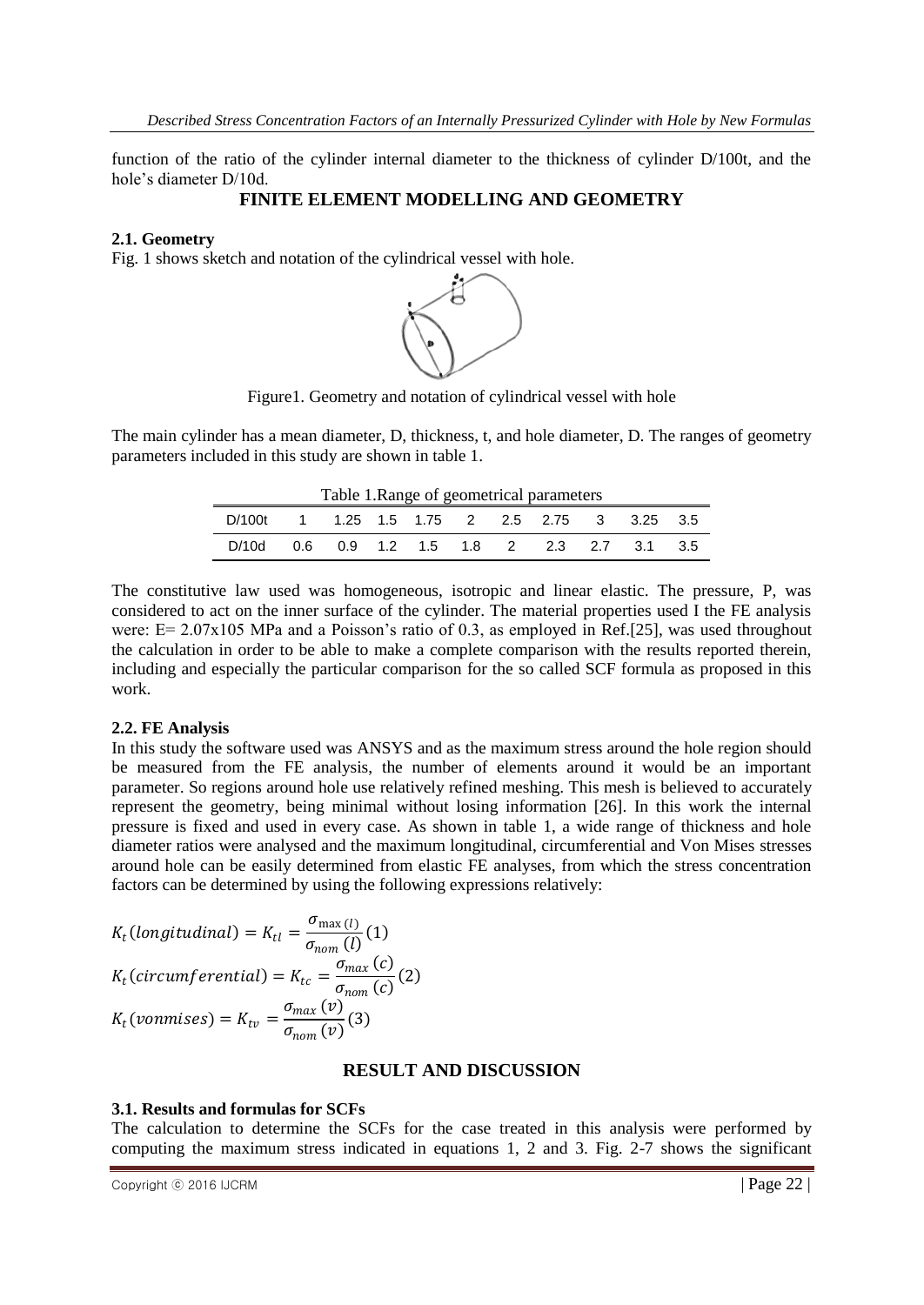influence of D/100t and D/10d on the magnitude of the SCFs. As expected, the values of SCFs increase with increasing D/100t ratios and decrease with increasing D/10d. Also as shown in figures, the D/100t ratio has linear influence on SCFs, but the D/10d ratio has nonlinear influence on there and the SCFs are more sensitive on D/10d in little values. The equations for the longitudinal, circumferential and Von-Mises SCFs in cylinders were developed as a function of D/100t and D/10d by curve fitting the finite element analysis results. These equations are given by the following, respectively:

$$
K_{tl} \& K_{tc} \& K_{tv} = A \left(\frac{D}{10d}\right)^2 + B \left(\frac{D}{10d}\right) + C(4)
$$
  
That for longitudinal SCF the parameters A, B and C are defined as:

$$
A = 0.01 \left(\frac{D}{100t}\right)^2 + 0.8 \left(\frac{D}{100t}\right) + 0.4\tag{5}
$$

$$
B = 0.044 \left(\frac{D}{100t}\right)^2 - 0.2 \left(\frac{D}{100t}\right) - 1.29\tag{6}
$$

$$
C = -0.016 \left(\frac{D}{100t}\right)^2 + 0.019 \left(\frac{D}{100t}\right) + 1.03\tag{7}
$$

And for circumferential SCF, the parameters A, B and C are described as:

$$
A = -0.095 \left(\frac{D}{100t}\right)^2 + 2.38 \left(\frac{D}{100t}\right) + 0.6\tag{8}
$$

$$
B = -0.02 \left(\frac{D}{100t}\right)^2 + 0.197 \left(\frac{D}{100t}\right) - 1.56\tag{9}
$$

$$
C = 0.008 \left(\frac{D}{100t}\right)^2 - 0.35 \left(\frac{D}{100t}\right) + 3.26\tag{10}
$$

And for von-mises SCF, the parameters A, B and C are determined as:

$$
A = -0.108 \left(\frac{D}{100t}\right)^2 + 2.74 \left(\frac{D}{100t}\right) + 0.66\tag{11}
$$

$$
B = -0.0216 \left(\frac{D}{100t}\right)^2 + 0.206 \left(\frac{D}{100t}\right) - 1.58\tag{12}
$$

$$
C = 0.009 \left(\frac{D}{100t}\right)^2 - 0.4 \left(\frac{D}{100t}\right) + 3.78\tag{13}
$$

These equations were designed to be used in lieu of the graphs and charts to easily compute the stress concentration factors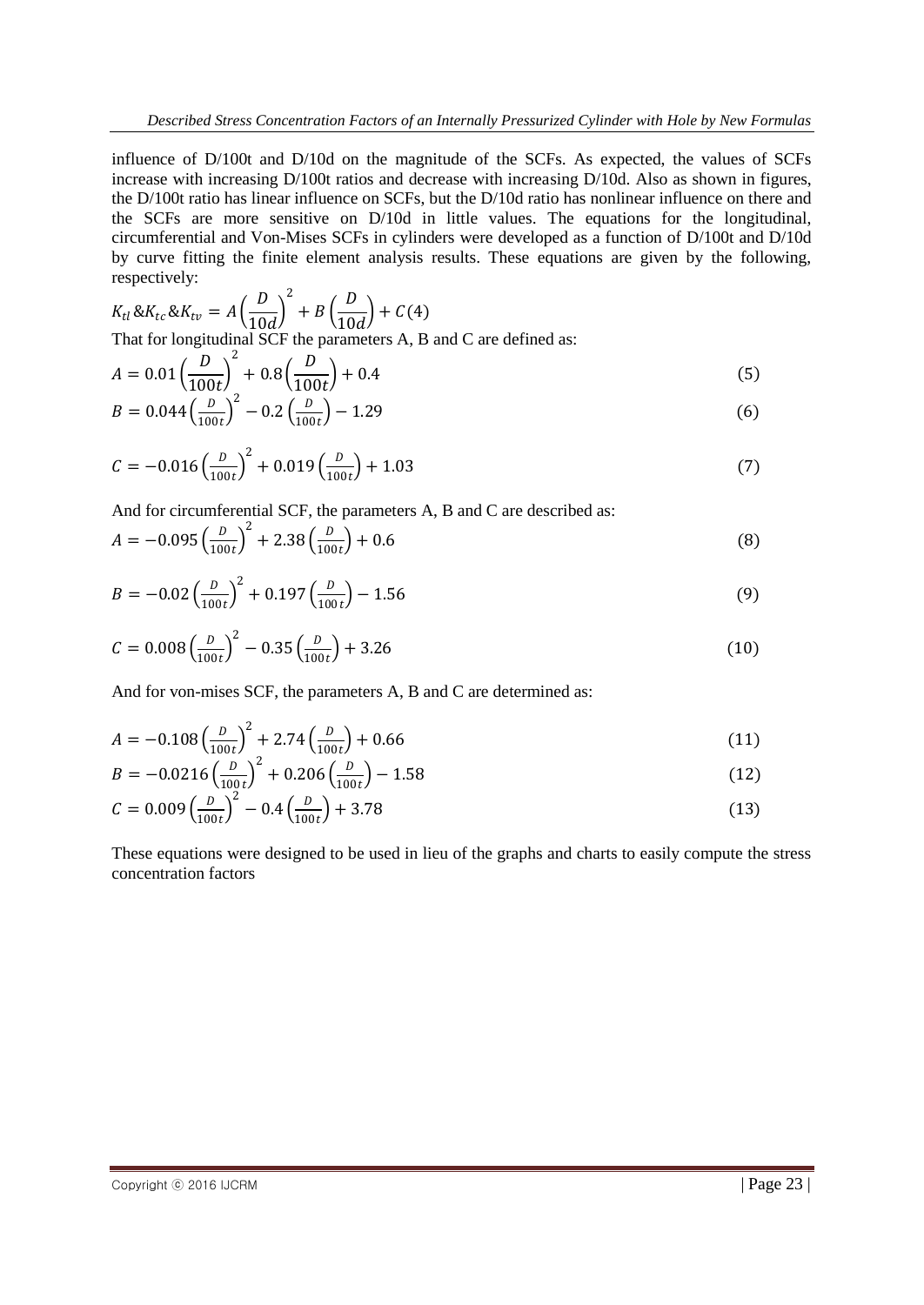

Figure2.Longitudinal stress concentration factors with various ratio of D/10d



Figure3.Circumferential stress concentration factors with various ratio of D/10d



Figure 4. Von-Mises stress concentration factors with various ratio of D/10d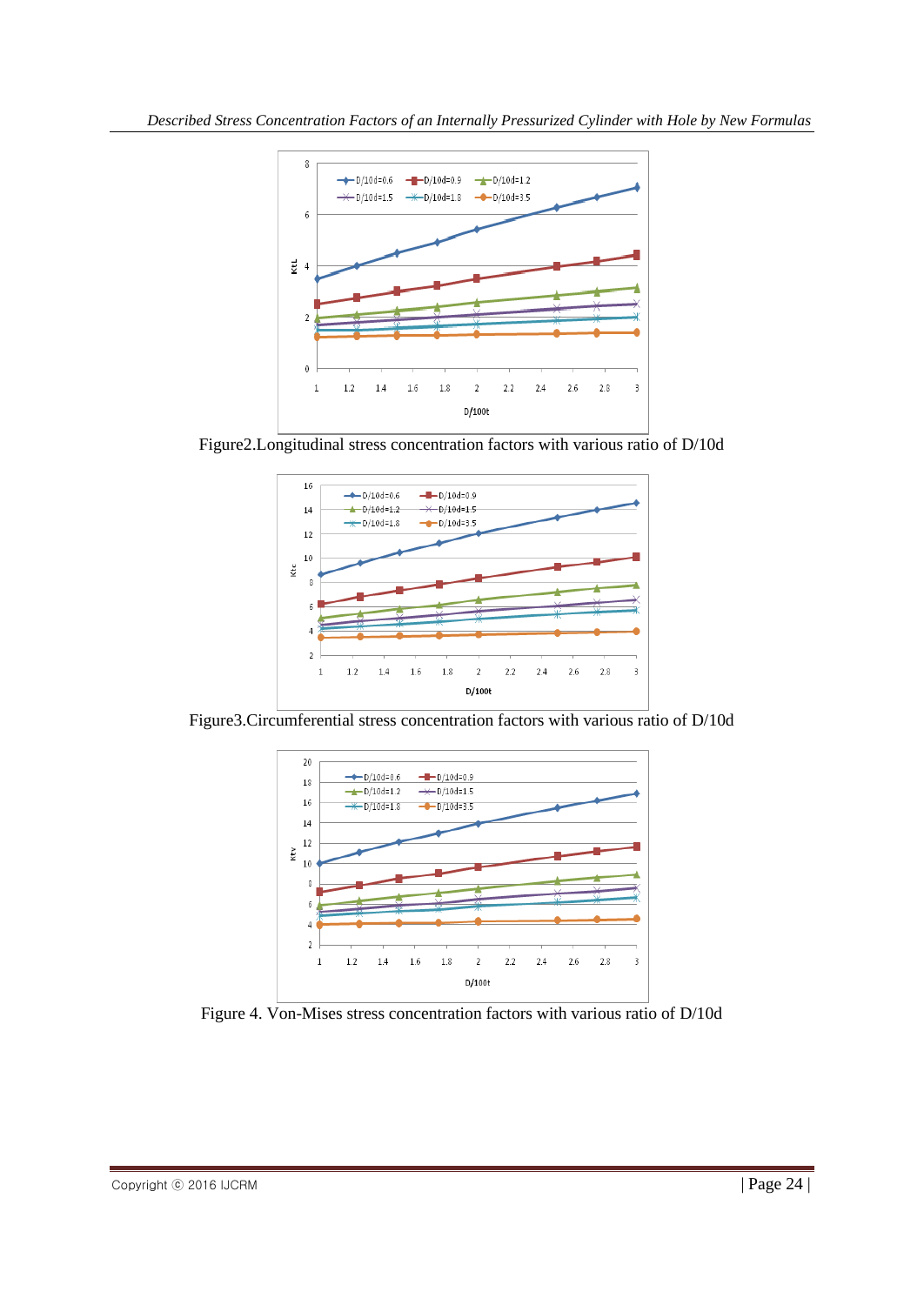

Figure 4. Longitudinal stress concentration factors with various ratio of D/100t



Figure 6. Circumferential stress concentration factors with various ratio of D/100t



Figure 7. Von-Mises stress concentration factors with various ratio of D/100t

# **3.2. Checking the validity of the proposing equation to existing literature**

Table 2 shows a comparison of the longitudinal stress concentration factors around hole in pressurized cylinder vessel in three different cases. Our analysis results are in good agreement with the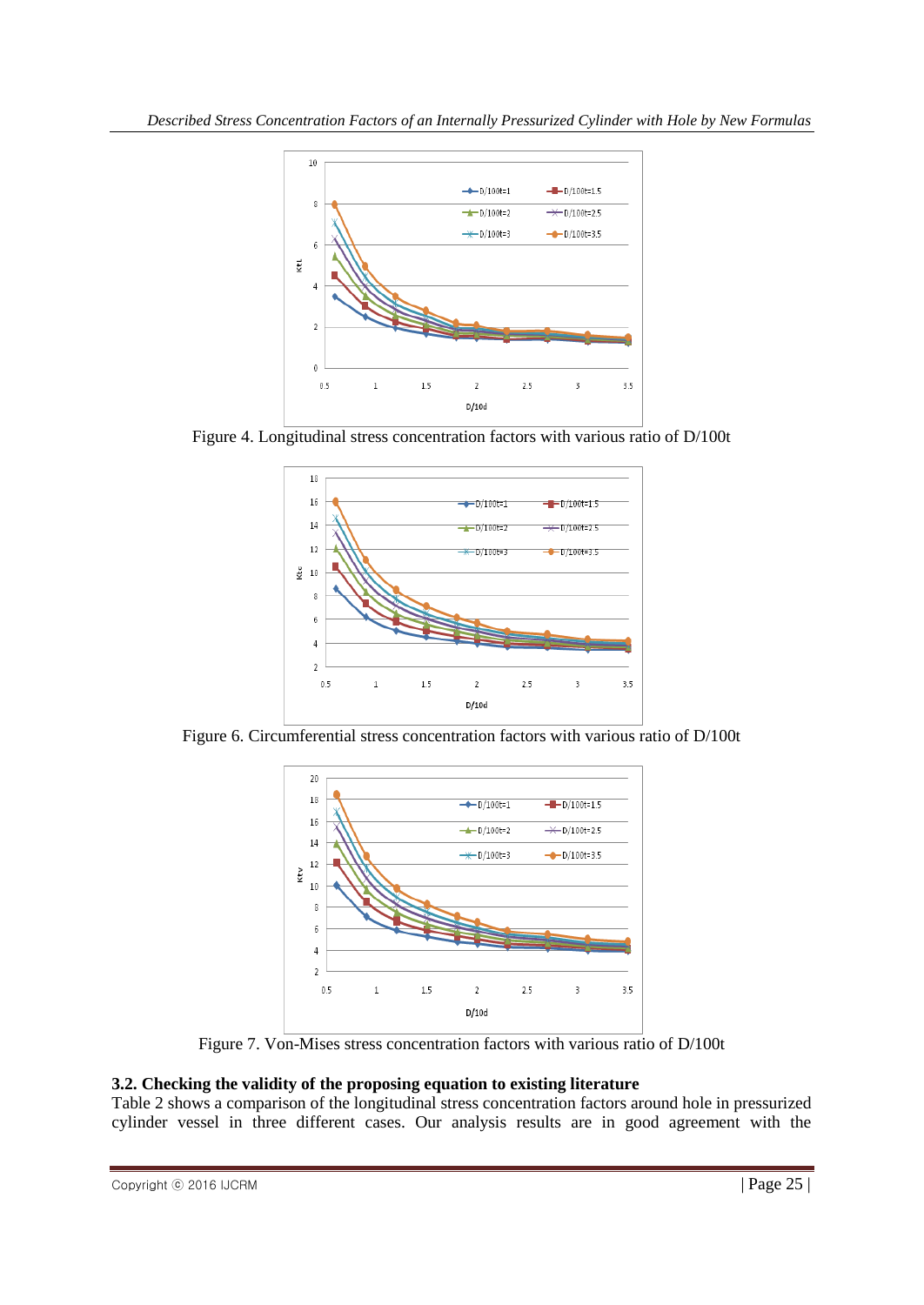experimental analysis in existing literature [27]. The errors between the results obtained from formulas and experimental tests are about max. 9.8%.

|        |                      | D                   |                      | D/100t             | D/10d              | KtL (test)        | KtL (formula)        | Error                |
|--------|----------------------|---------------------|----------------------|--------------------|--------------------|-------------------|----------------------|----------------------|
| 2<br>3 | 1000<br>1000<br>1000 | 125<br>167<br>142.8 | 4.08<br>2.86<br>3.23 | 2.45<br>3.5<br>3.1 | 0.8<br>0.59<br>0.7 | 4.8<br>7.2<br>6.4 | 4.37<br>7.87<br>5.99 | 9.8%<br>8.5%<br>6.8% |

Table2. Longitudinal stress concentration factor around the hole in three cases

## **CONCLUSION**

In this work based on detailed 3D elastic F.E. analysis a new comprehension set of formulas for SCFs in an internally pressurized cylinder with hole are proposed. The results from these comprehensive formulas with the experimental results in existing literature are compared. Charts and formulas were developed as a function of the cylinder diameter to thickness of cylinder (D/100t) and hole diameter (D/10d). We recommend the following:

- I. Insert the hole stress concentration factors chart and formulas presented in this paper in the ASME code, sec. VIII Div.3 so that they are readily accessible for their use in fatigue strength evaluation in pressurized cylinder.
- II. Investigate the longitudinal, circumferential and von-mises stress distribution in plastic range around the hole in pressurized cylinder.
- III. Investigate the effects and formulas for pressurized cylinder with elliptical hole and other kind of discontinuity.

## **REFERENCES**

- [1] R. D. Dixon, D. T. Peters, and J. G. M. Keltjens, "Stress Concentration Factors of Cross-Bores in Thick Walled Cylinders and Blocks," *J. Press. Vessel Technol.*, vol. 126, no. 2, pp. 184–187, May 2004, doi: 10.1115/1.1687381.
- [2] X. Liu, X. Shi, S. Li, J. Xu, and G. Wang, "FEM Analysis of Rolling Pressure Along Strip Width in Cold Rolling Process," *J. Iron Steel Res. Int.*, vol. 14, no. 5, pp. 22–26, May 2007, doi: 10.1016/S1006- 706X(07)60068-5.
- [3] H. F. Wang, Z. F. Sang, L. P. Xue, and G. E. O. Widera, "Elastic Stresses of Pressurized Cylinders With Hillside Nozzle," *J. Press. Vessel Technol.*, vol. 128, no. 4, pp. 625–631, Nov. 2006, doi: 10.1115/1.2349576.
- [4] S. Schindler and J. L. Zeman, "Stress concentration factors of nozzle-sphere connections," *Int. J. Press. Vessels Pip.*, vol. 80, no. 2, pp. 87–95, 2003, doi: 10.1016/S0308-0161(03)00026-7.
- [5] R. Rashidifar, J. Jafari, H. Shahriary, and V. Jafari, "Analysis of FGPM cylinder subjected to two dimensional electro thermo mechanical fields," *Modares Mech. Eng.*, vol. 14, no. 4, pp. 83–90, Jul. 2014.
- [6] N. Ebrahimi, "Modeling, Simulation and Control of a Robotic Arm", 30-Aug-2019. [Online]. Available: engrxiv.org/t8fsr.
- [7] N. Ebrahimi, "Simulation of a Three link- Six Musculo Skeletal Arm Activated by Hill Muscle Model," Aug. 2019, doi: 10.31224/osf.io/ckuh8.
- [8] N. Ebrahimi, G. Muthukumaran, A. Jafari, and A. Luo, "Chapter 6 Reduction in the metabolic cost of human walking gaits using quasi-passive upper body exoskeleton," in *Powered Prostheses*, H. Dallali, E. Demircan, and M. Rastgaar, Eds. Academic Press, 2020, pp. 135–151.
- [9] M. Riahi and N. Ebrahimi, "Test Apparatus for On-line Butt-Welding Evaluation of Aluminum Layer in PEX-AL-PEX Multilayer Pipes," *Exp. Tech.*, vol. 40, no. 1, pp. 185–193, Feb. 2016, doi: 10.1007/s40799- 016-0023-y.
- [10] N. Ebrahimi, P. Schimpf, and A. Jafari, "Design optimization of a solenoid-based electromagnetic soft actuator with permanent magnet core," *Sens. Actuators Phys.*, vol. 284, pp. 276–285, Dec. 2018, doi: 10.1016/j.sna.2018.10.026.

Copyright © 2016 IJCRM | Page 26 |